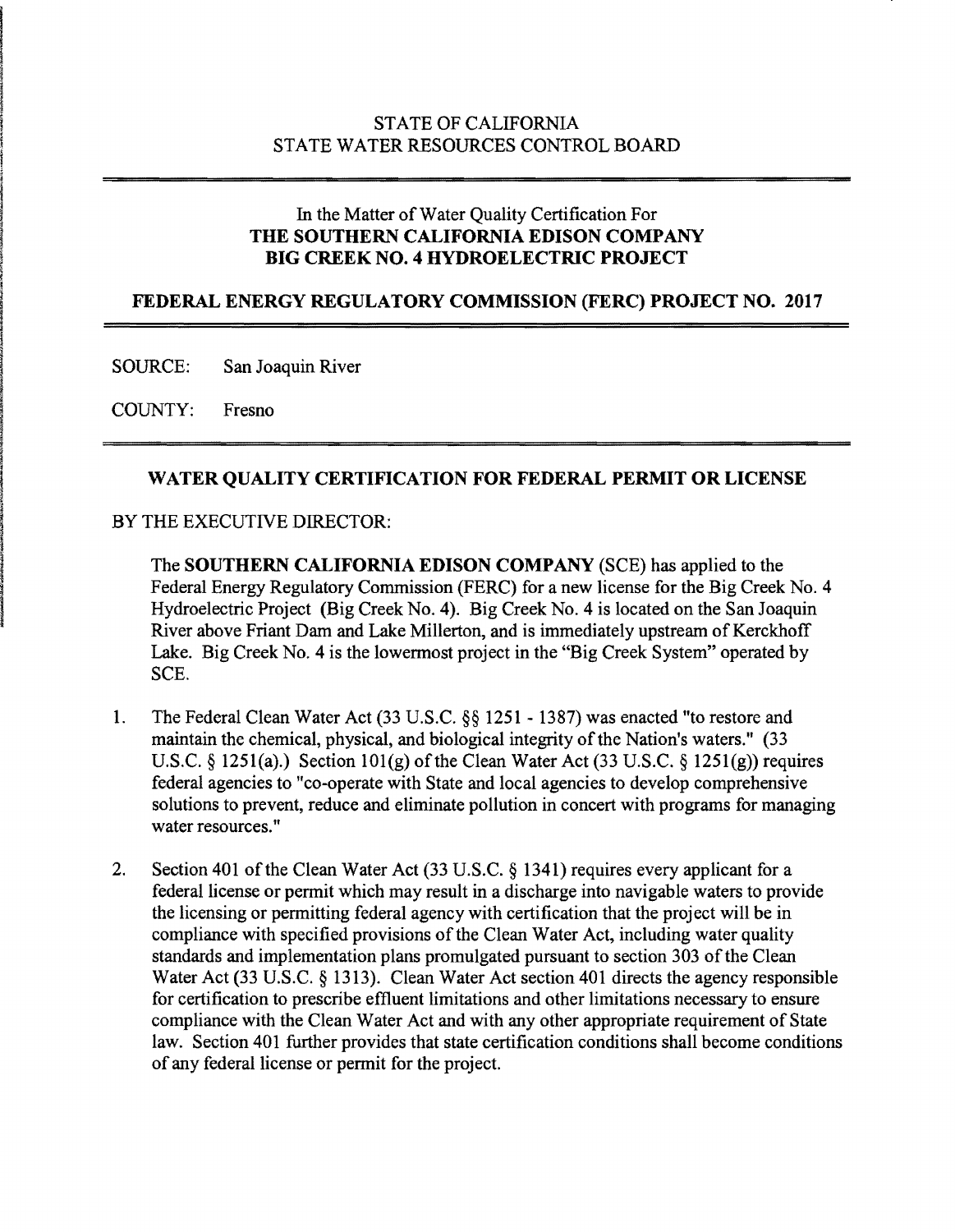- 3. The State Water Resources Control Board (SWRCB) is the agency in California that is responsible for water quality certification of any potential discharge from an activity that requires a FERC license or amendment. (Wat. Code, § 13160; Cal. Code Regs., tit. 23, § 3855, subd. (b.) The SWRCB has delegated this function to the Executive Director by regulation. (Cal. Code Regs., tit. 23, § 3838, subd. (a).)
- 4. The California Regional Water Quality Control Boards have adopted, and the SWRCB has approved, water quality control plans (basin plans) for each watershed basin in the State. The basin plans designate the beneficial uses of waters within each watershed basin, and water quality objectives designed to protect those uses. Section 303 of the Clean Water Act requires the states to develop and adopt water quality standards. (33 U.S.C. § 1313.) The beneficial uses together with the water quality objectives that are contained in the basin plans constitute State water quality standards under section 303.
- 5. The Regional Water Quality Control Board, Central Valley Region's (RWQCB) Basin Plan for the Central Valley Region, Sacramento River and San Joaquin River Basins (Basin Plan) identifies the beneficial uses of the San Joaquin River from Redinger Lake to KerckhoffLake as municipal and domestic supply, irrigation, stock watering, hydropower generation, contact and non-contact recreation, canoeing and rafting, cold freshwater habitat, warm freshwater habitat and wildlife habitat.
- 6. Protection of the instream beneficial uses identified in the Basin Plan requires maintenance of adequate stream flows as well as limitations on the discharge ofwaste.
- 7. The SWRCB has reviewed SCE's final FERC License Application; comments on the final FERC License Application of agencies and interested parties; SCE responses to additional information requests from FERC; the draft final Native Aquatic Species Management Plan . prepared for SCE; the U.S. Forest Service, Sierra National Forest's (USFS) Revised Environmental Assessment (EA) and Final  $4(e)$  Conditions; and the FERC Final Environmental Impact Statement prepared pursuant to the National Environmental Policy Act for the Big Creek No.4 Hydroelectric Project. Further, the SWRCB has considered the Basin Plan, the existing water quality conditions and project related controllable factors.
- 8. In accordance with section 15225 of the California Environmental Quality Act (CEQA) Guidelines (Cal. Code Regs., tit. 14, § 15225), the SWRCB has considered the Finding of No Significant Impact (FONSI) prepared for this project by the USFS, together with the comments received during the public review process for that document, in place of an environment impact report or negative declaration. The FONSI reflects the SWRCB's independent judgment and analysis, and based on the whole record, the SWRCB finds that the project will not have a significant effect on the environment. The SWRCB hereby adopts the FONSI. The SWRCB will file a Notice of Determination in accordance with the California Code of Regulations, title 14, section 15094. A copy of the FONSI is contained in the SWRCB's files, which are maintained by the Division of Water Rights, 1001 I Street, Sacramento, CA 95814.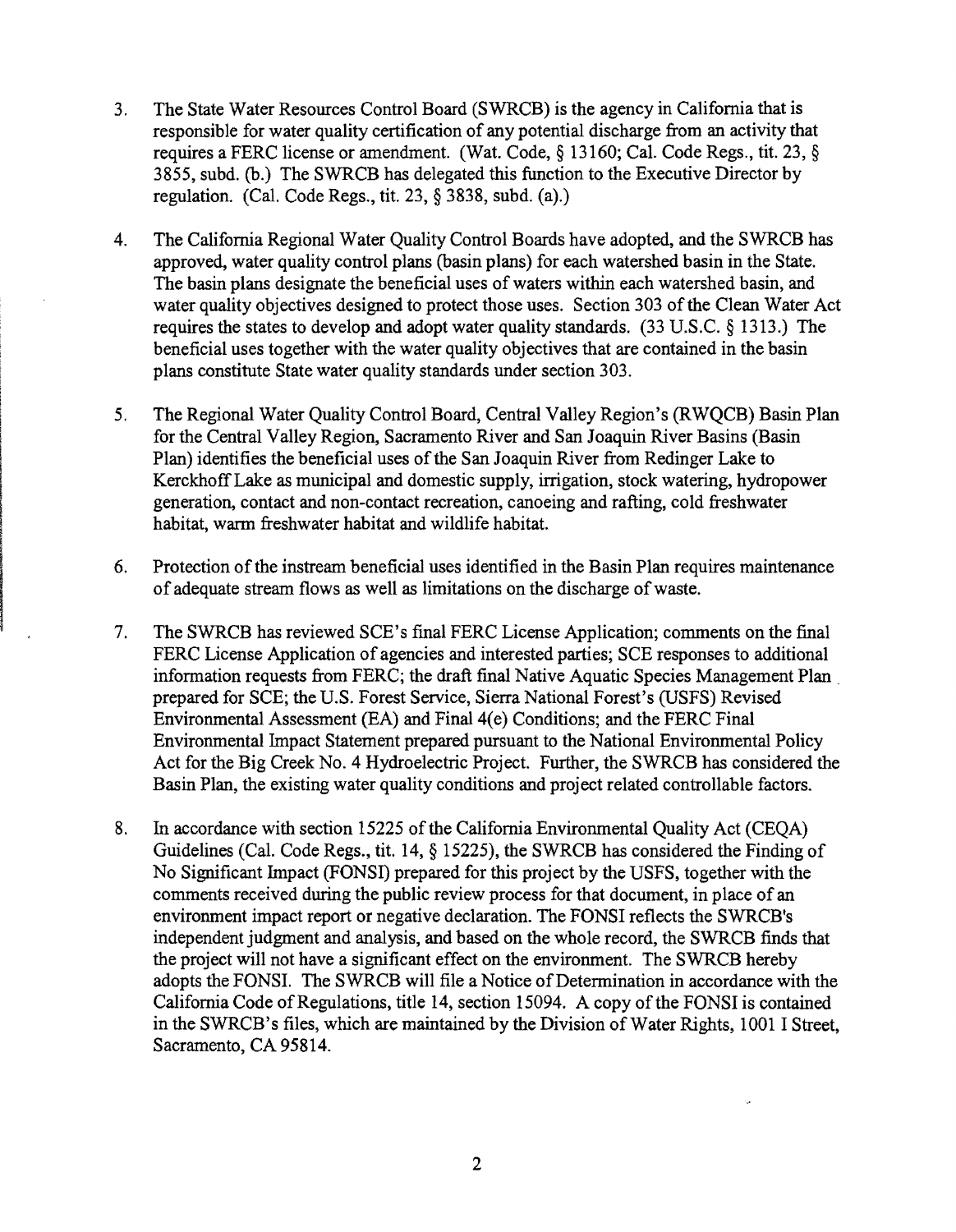ACCORDINGLY, BASED ON ITS INDEPENDENT REVIEW OF THE PROJECT, THE SWRCB CERTIFIES THAT THE OPERATION OF THE BIG CREEK NO.4 HYDROELECTRIC PROJECT BY SOUTHERN CALIFORNIA EDISON COMPANY (LICENSEE) **UNDER A NEW LICENSE ISSUED ON LICENSEE'S PENDING APPLICATION WITH FERC** will comply with sections 301, 302, 303, 306 and 307 ofthe Clean Water Act, and with applicable provisions of state law, provided Licensee complies with the following terms and conditions.

- 1. This certification is subject to modification or revocation upon administrative or judicial review, including review and amendment pursuant to Water Code section 13330 and title 23, division 3, chapter 28, article 6 of the California Code of Regulations (commencing with § 3867).
- 2. The SWRCB may add to or modify the conditions of this certification as appropriate to implement any new or revised water quality standards and implementation plans adopted or approved pursuant to the Porter-Cologne Water Quality Control Act or Section 303 of the Clean Water Act.
- 3. Notwithstanding any more specific conditions in this certification, the project shall be operated in a manner consistent with all water quality standards and implementation plans adopted or approved pursuant to the Porter-Cologne Water Quality Control Act or Section 303 of the Clean Water Act.
- 4. The SWRCB may add to or modify the conditions of this certification as appropriate to coordinate the operations of this project with  $(1)$  measures taken to implement water quality objectives adopted to protect the beneficial uses of the San Francisco Bay/Sacramento-San Joaquin Delta Estuary (Bay-Delta Estuary) or (2) water right decisions or orders implementing the objectives. The SWRCB will make such additions or modifications to this certification only when reasonably necessary to achieve the water quality objectives or protect the beneficial uses of water in the Bay-Delta Estuary.
- 5. In the event of any violation or threatened violation of the conditions of this certification, the violation or threatened violation shall be subject to any remedies, penalties, process or sanctions as provided for under state law. For the purposes of section  $401(d)$  of the Clean Water Act, the applicability of any State law authorizing remedies, penalties, process or sanctions for the violation or threatened violation constitutes a limitation necessary to assure compliance with the water quality standards and other pertinent requirements incorporated into this certification. In response to a suspected violation of any condition of this certification, the SWRCB may require the holder of any permit or license subject to this certification to furnish, under penalty of perjury, any technical or monitoring reports the SWRCB deems appropriate, provided that the burden, including costs, of the reports shall bear a reasonable relationship to the need for the reports and the benefits to be obtained from the reports. In response to any violation of the conditions of this certification, the SWRCB may add to or modify the conditions ofthis certification as appropriate to ensure compliance.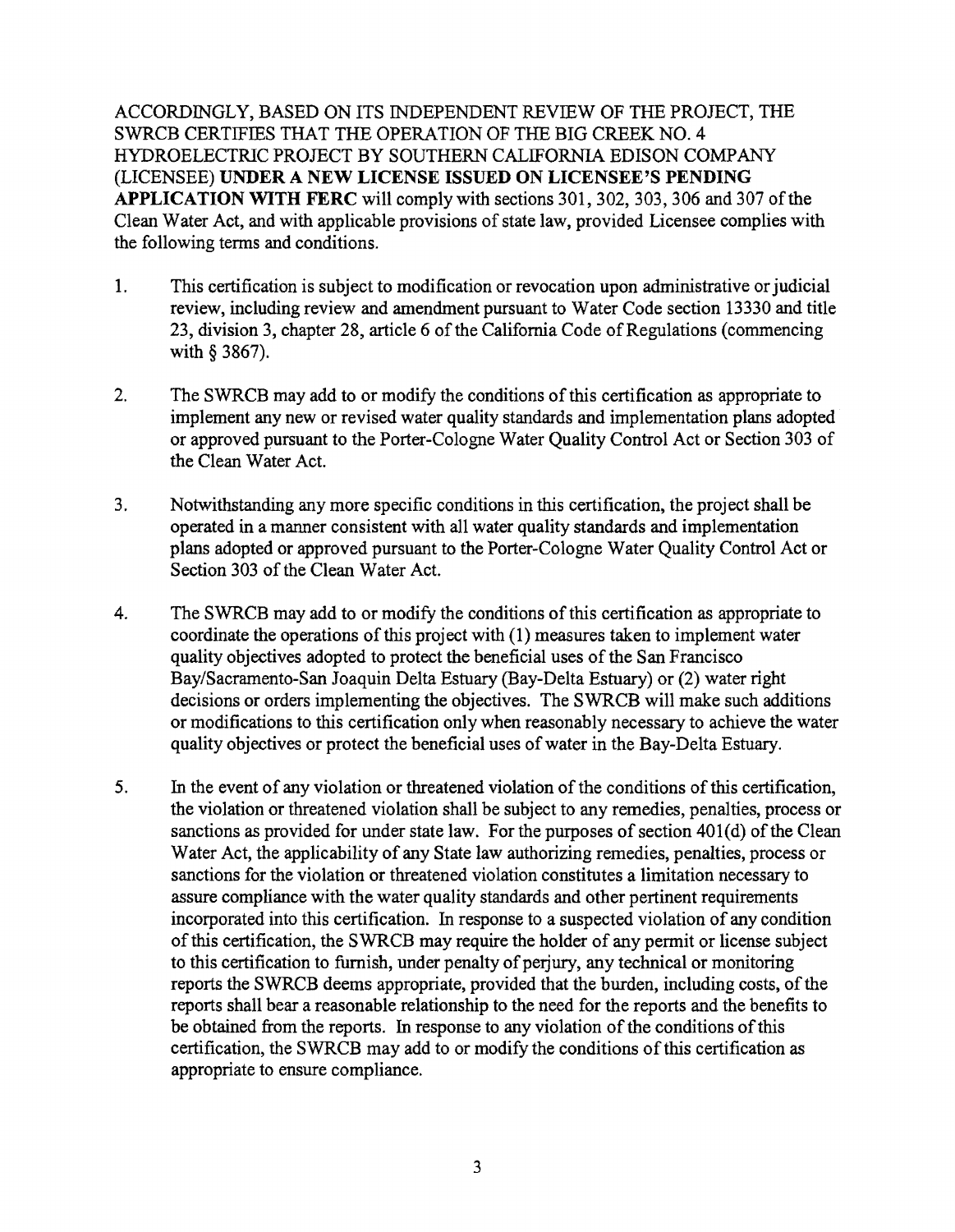- 6. In order to protect the beneficial use designations identified in the Basin Plan, the operation of the project shall not add the following substances to surface waters:
	- Taste or odor-producing substances that impart undesirable tastes to domestic and municipal water supplies or odors to fish flesh or other edible products of aquatic origin or that cause nuisance or adversely affect beneficial uses;
	- Perceptible floating material including, but not limited to, solids, liquids, foams or scums that could result in degradation of water quality;
	- Suspended or settleable material in concentrations that cause a nuisance or adversely affect beneficial uses;
	- Oil, greases, waxes or other materials in concentrations that result in a visible film or coating on the surface of the water or on objects in the water;
	- Toxic pollutants present in the water column, sediments, or biota in concentrations that adversely affect beneficial uses; that produce detrimental response in human, plant, animal, or aquatic life; or that bioaccumulate in aquatic resources at levels that are harmful to human health; and,
	- Coliform organisms attributable to human wastes.
- 7. This certification is not intended and shall not be construed to apply to issuance of any FERC license or FERC license amendment other than the FERC license specifically identified in Licensee's application for certification.
- 8. Any change to Big Creek No. 4, including project operation, that would have a significant or material effect on the findings, conclusions, or conditions of this certification must be submitted to the Chief of the Division of Water Rights for prior review and written approval.
- 9. The SWRCB may add to or modify the conditions of this certification as appropriate to coordinate the operations of this project with other water development projects, including other projects that are part of the Big Creek System or the Central Valley Project, where coordination of operations is reasonably necessary to achieve water quality standards or protect the beneficial uses of water.
- 10. Licensee shall, within 3 months of issuance of a new project license, establish an Adaptive Management Technical Review Group (TRG) for the purpose of consulting with the Licensee in the design of management and monitoring plans, review and evaluation of data, and in the development of adaptive management or other recommendations, as required by conditions 12, 13 and 14. At a minimum, SWRCB staff, USFS, Department of Fish and Game (DFG), U.S. Fish and Wildlife Service (USFWS), National Park Service (NPS), the Crane Valley Project Licensee, Tribal Governments, and Non-Governmental Organizations (NGO) who have expressed an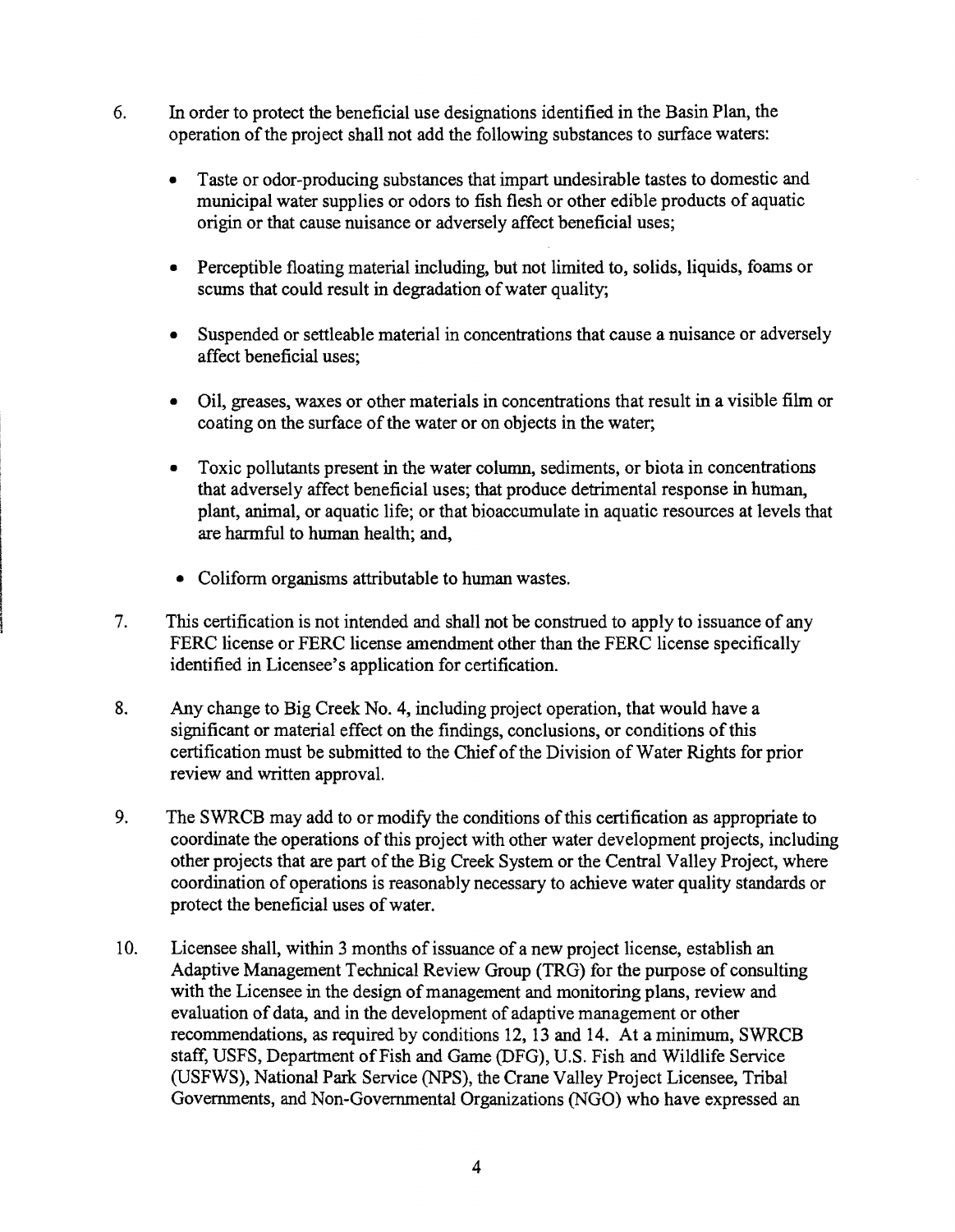interest may participate. The TRG shall be open to all interested parties and the group's meetings will be open to the public. The Licensee shall maintain, and make public, records of consultation, and shall forward those records with any recommendations to the appropriate agencies and the FERC. The TRG shall establish communication protocols to facilitate interaction between group members, that allow for open participation, peer review, and communication between all parties.

- 11. During operation of the facilities authorized by the new project license, the Licensee shall maintain the San Joaquin River below Dam No.7 at a continuous, minimum flow of 20 cubic feet per second (cfs) as measured at gage station 11242000 with the following exceptions:
	- From October 1 to April 1 of a dry or critical water year for the San Joaquin Basin, as defined in the SWRCB's 1995 Bay-Delta Water Quality Control Plan, with the reduced flow period beginning the following October:

15 cubic feet per second (cfs) as measured at gage 11242000 below Dam No.7, provided the combined flow of the San Joaquin River and Willow Creek (as measured by gage 11246500) is maintained at 20 cfs. For purposes ofthis condition, the water year type shall be based on the California Department of Water Resources' (DWR) final May San Joaquin Valley Water Year Hydrologic Classification.

- With the written consent of the Chief of the Division of Water Rights, the flows in this condition may be temporarily modified during and to the extent required for performance of required maintenance of the dam, the outlet facility, and minimum flow release facilities. The Licensee shall notify the Chief of the Division of Water Rights at least five working days prior to any such departure. The Licensee also may modify the minimum flow requirement temporarily in the event of operating emergencies beyond the control of the Licensee or in the interest of public safety, in which case the Licensee shall notify the SWRCB and the USFS as soon a practicable, but at most 10 days, after making such an emergency flow modification.
- 12. Licensee shall within one year of issuance of a new project license develop an Adaptive Management Plan for river flows (AMP) and submit the plan to the Chief of the Division ofWater Rights for approval. The river flow AMP shall be developed in consultation with the TRG. After notice and opportunity for hearing, the Division Chief may modify the AMP as appropriate. Within 45 days of approval, the Licensee shall file the AMP with the FERC and implement the AMP.

The AMP shall include the following elements:

## **Objective**

The objectives of the AMP shall be: (1) to provide flow releases for whitewater boating, through management of spill and by scheduled release, that are consistent with resource objectives (as identified in the Basin Plan, Forest Plan, and License, as amended) within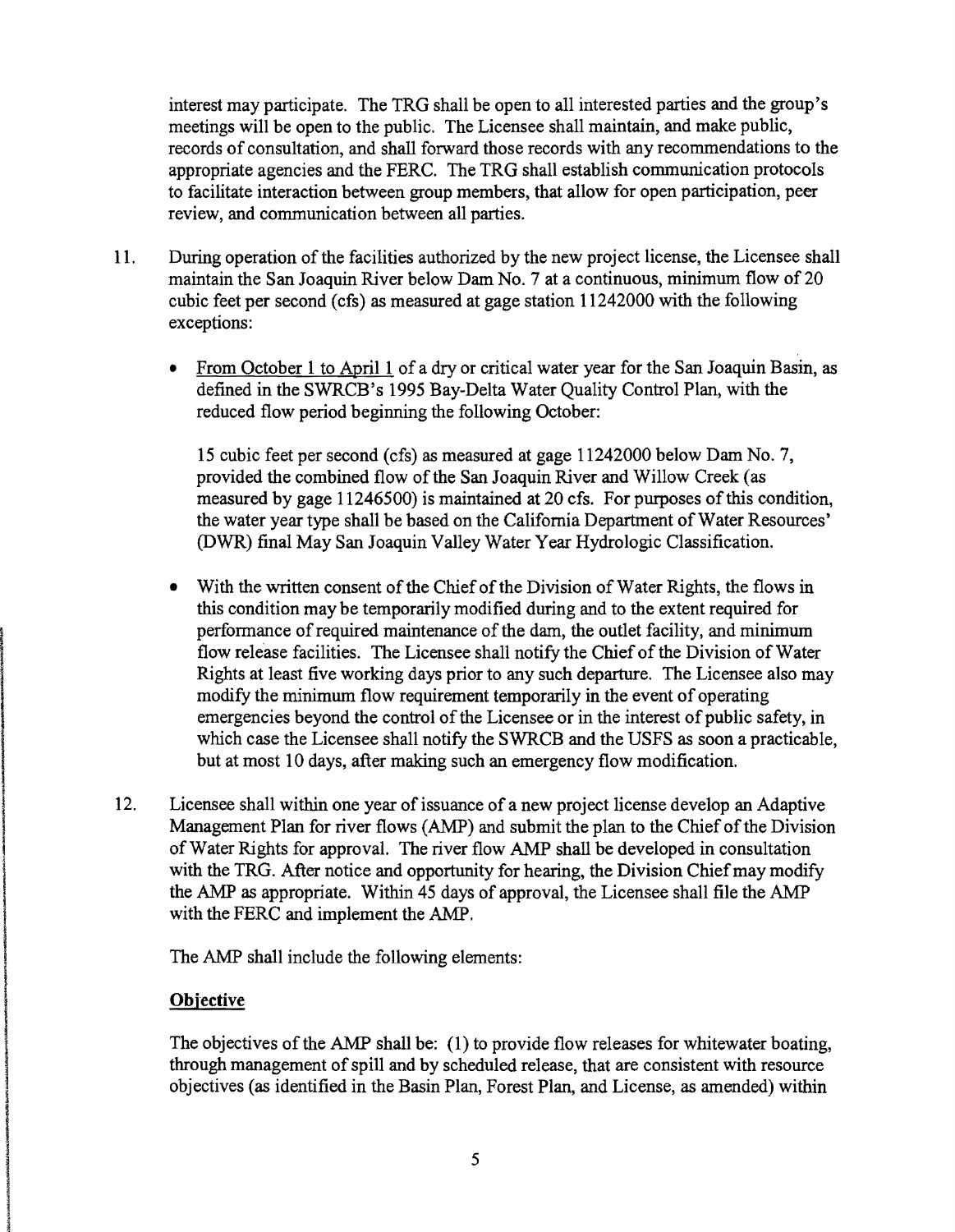the bypass reach, and (2) to provide minimum flows that would enhance and/or protect the condition of the native fishery consistent with other resource objectives (as identified in the Basin Plan, Forest Plan, and License, as amended) within the bypass reach.

# Monitoring, Evaluation, and Initial Implementation

River flow AMP actions shall be based on an annual cycle of monitoring, evaluation and initial implementation for a five-year period after AMP approval. The monitoring, evaluation and initial implementation actions shall incorporate the following components, which may be further refined in consultation with the TRG:

- Whitewater flow survey-The AMP shall provide for a whitewater flow survey. The purpose of the survey shall be to determine the navigability of the first rapid for intermediate boaters. The range of flows to be evaluated shall be 1,000 to 1,500 cfs. The Licensee shall implement the approved survey and report the results to the SWRCB by March 15 of the calendar year following approval of the AMP, unless implementing the survey and reporting the results by that date is not feasible, in which case the Licensee shall implement the survey and report the results by March 15 of the subsequent year. Based on the results of the survey, the SWRCB may set the subsequent whitewater release flows.
- Monitoring-The AMP shall provide for a five-year monitoring program. Monitoring shall be designed to evaluate whether the native aquatic species are in good condition, and the effect of flow on species condition. Monitoring shall be consistent with the final Native Aquatic Species Management Plan required by condition 13. The first year of the monitoring program shall consist of an initial evaluation whether aquatic species are in good condition, with an emphasis on hardhead, foothill yellow-legged frog, and western pond turtle populations and habitats, and the impact of project operations, including both minimum flows and recreational flows, on the condition of aquatic species.

Monitoring parameters, which shall be refined by the Licensee in consultation with the TRG, may include but are not limited to:

- o Population abundance
- o Population age structure
- o Growth and physical condition
- o Spawning and population recruitment
- o Distribution
- o Key habitats influenced by minimum flow or scheduled releases
- o Summer water temperature
- o Cause and effect relationships
- o Other critical factors developed in consultation with the TRG
- **Adaptive Management Reports-For each year of the five-year adaptive** management period, the Licensee shall review monitoring results and evaluate the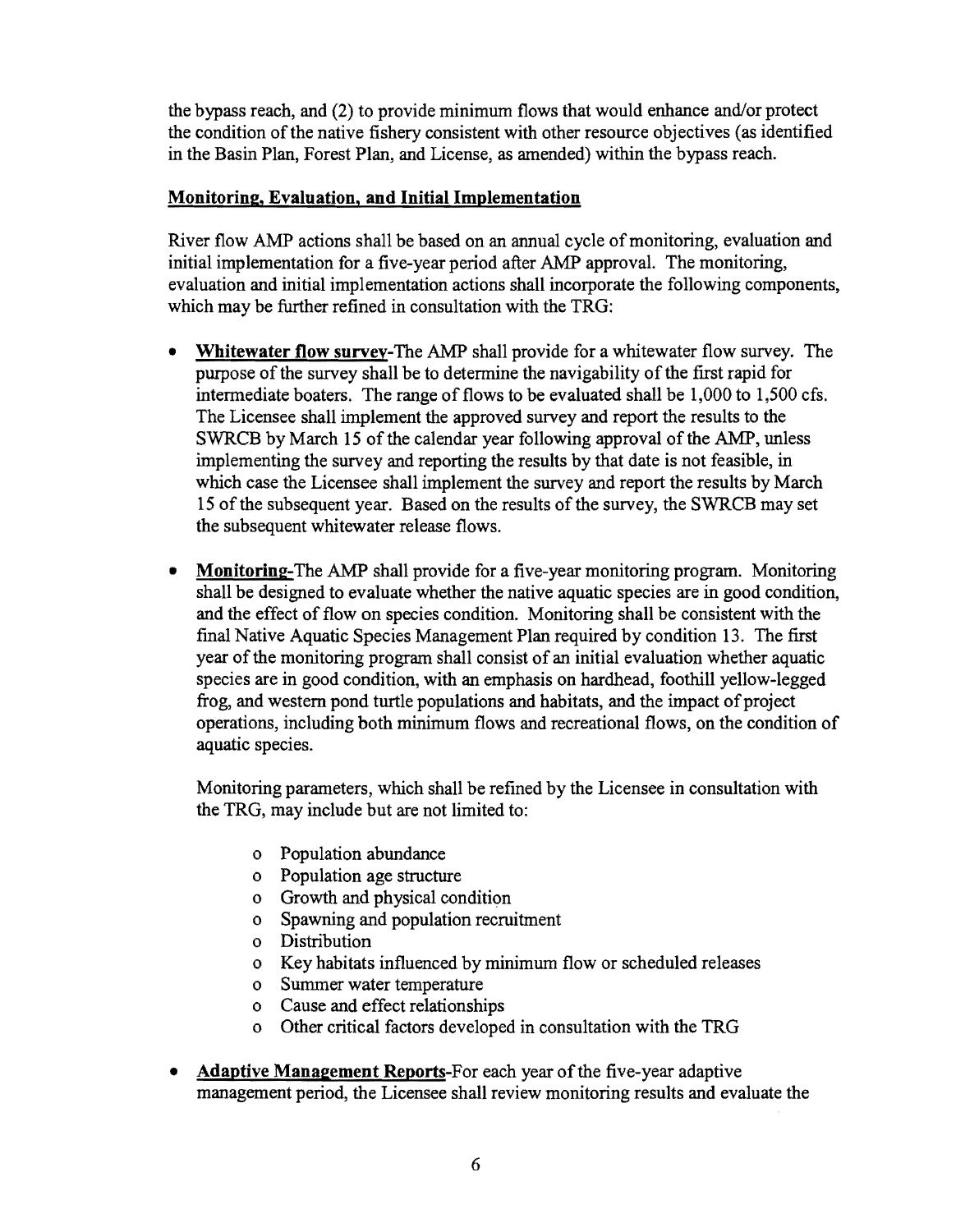effect of project operations, including minimum flows and recreational flows, on the condition of aquatic species. For the first four years of the adaptive management period, the Licensee shall develop, in consultation with the TRG and any other interested persons, adaptive management proposals for the following year, which may include increased minimum flows, a change in the volume or schedule of recreation flows, or other changes in project operations designed to reduce or enhance the effects of controllable factors. The Licensee shall prepare a report that contains monitoring results, an evaluation of the condition of aquatic species, any adaptive management proposals, and the record of TRG consultation. The report shall be submitted to the Chief of the Division of Water Rights for review and approval. Based on the report, the Division Chief may, after notice and opportunity for hearing, require additions or modifications to Licensee's adaptive management proposals. The Licensee shall file the approved report with the FERC and implement the approved actions.

- Long-Term Operating Rules-Upon completion of the fifth year of monitoring, evaluation, and initial implementation, the Licensee, in consultation with the TRG, shall evaluate and propose, if appropriate, operating rules for release of scheduled whitewater boating flows, or modification of minimum river flow requirements specified in condition 11, that unless further modified would apply for the remaining term of the new project license. The Licensee, in consultation with the TRG, also shall evaluate the need and schedule for long-term monitoring. The Licensee shall prepare a report that contains a summary of the monitoring results from the five-year adaptive management period, an evaluation of the condition of aquatic species, proposed long-term operating rules, and the record ofTRG consultation. Licensee shall submit the report to the Chief of the Division of Water Rights for review and approval. Based on the report, the Division Chief may, after notice and opportunity for hearing, require additions or modifications to Licensee's proposed long-term operating rules. Within 45 days of approval, the Licensee shall file the approved report with the FERC and implement the requirements. If results of the first five years of monitoring, evaluation, and initial implementation are inconclusive due to insufficient observations during a range of water year types, the SWRCB may extend the monitoring and evaluation period until sufficient data are collected.
- **Annual Schedule-The Licensee shall submit the first annual report described above** to the Division Chief by March 15 of the calendar year following approval of the AMP, unless submitting the report by that date is not feasible, in which case the Licensee shall submit the report by March 15 of the subsequent year. The SWRCB will attempt to review and approve any proposed changes by April 15. Each subsequent report shall be due by March 15th of the following calendar year.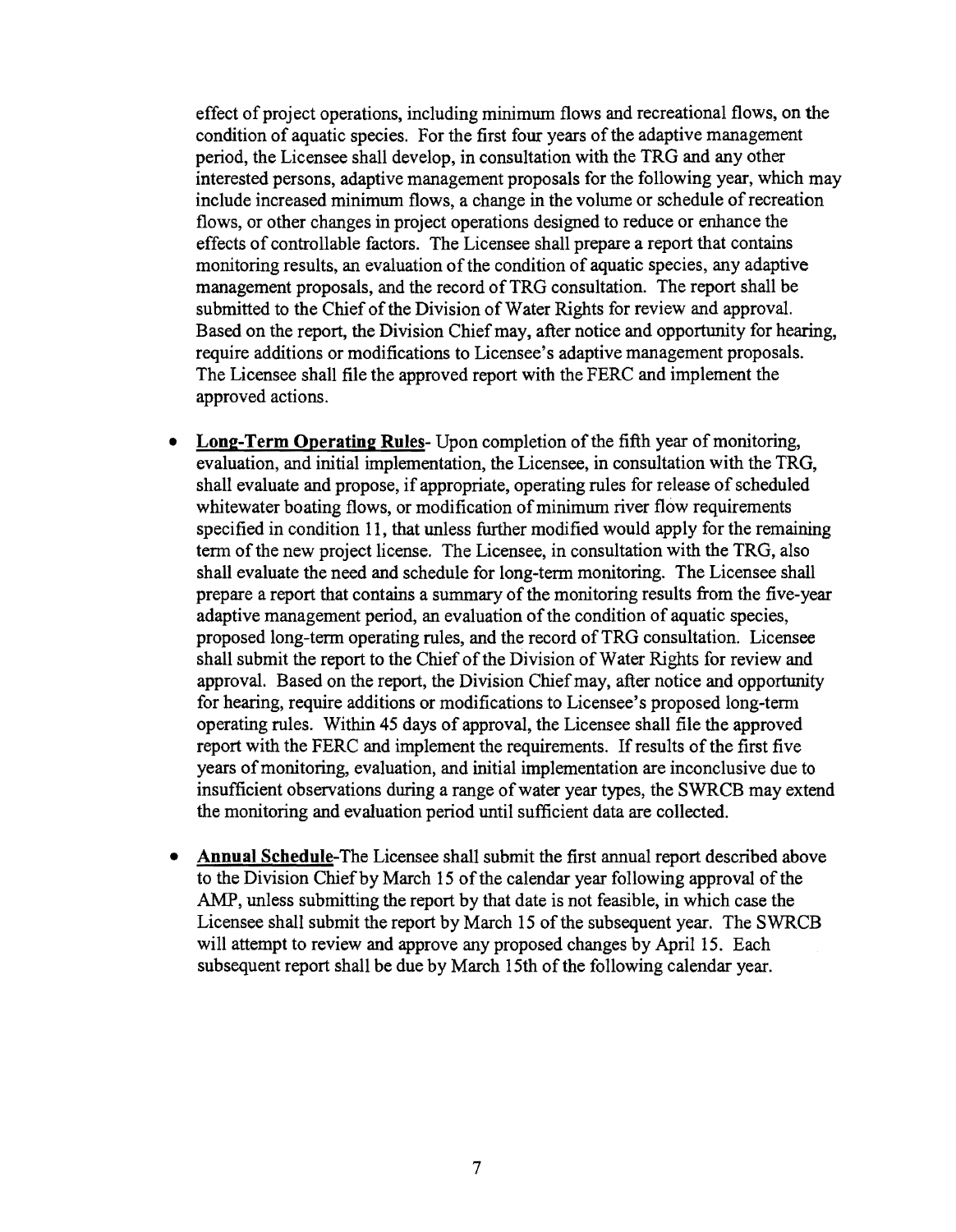- **Evaluation of Adaptive Management Proposals** -Adaptive management actions shall be evaluated based on:
	- 1. whether affected species are in good condition;

2. whether species are at risk of decline due to proposed recreation flows; or

3. whether species condition would be enhanced, or be more fully protected, by changes in project operation.

The definition of species in good condition articulated by Dr. Peter Moyle in his testimony in the Putah Creek Water Cases, Putah Creek Council v. Solano Irrigation District et aI., Judicial Council Coordination No. 2565, Sacramento County Superior Court No. 515766, and referenced in Moyle et aI., Fish Health and Diversity: Justifying Flows for a California Stream, in Fisheries, Vol. 23, No.7 (July 1998), shall be used to evaluate the status of aquatic species in the project area and the risk to, and potential enhancement of, the population from adaptive management actions.

- **Peer Review-The** Licensee, in consultation with the TRG, shall incorporate peer review into the adaptive management process, as appropriate, to support technical evaluations.
- **Spill Management for Recreation Flows-The Licensee shall analyze the feasibility** ofmanaging spill using existing infrastructure to provide recreational boating opportunities below Dam No. 7 during weekend periods (Friday, Saturday, Sunday), between 11:00 a.m. and 3:00 p.m., and include the results of this analysis in the AMP. Ifmanaging spill is feasible, Licensee shall develop and include in the AMP a plan to manage spill that establishes a practical method for managing flow control. The initial target range of flows shall be 1,000 to 1,500 cfs, subject to adjustment based on the required white water flow survey.
- **Ramping Rates-The Licensee, in consultation with the TRG, shall evaluate ramping** rates as part of the feasibility study for managing river flows. A range of ramping rate targets shall be considered, including 150 cfs per hour up, and 100 cfs per hour down. The Licensee, in consultation with the TRG, shall evaluate these ramping rates to detennine rates that are adequate to protect public safety and ecological resources. The results of the Licensee's evaluation of ramping rates also shall be included in the AMP.
- **Cap on Release Days-The Licensee, in consultation with the TRG, shall develop and** include in the AMP a proposed initial schedule for boating flow release days. The schedule shall include at least one day, and may include only one day if consistent with other resource objectives. The initial boating flow release days shall be scheduled during the first year of the five-year adaptive management period described above. Days shall be added to or deleted from the initial schedule based on boater use. Adjustments to days shall be made each year, based on the use monitoring results for scheduled boating days the previous year. The use trigger for adding a day shall be 40 boats/day (with a raft counting as 2 boats). The down trigger for deleting a day shall be 20 boats/day. The down trigger shall not apply to the number of days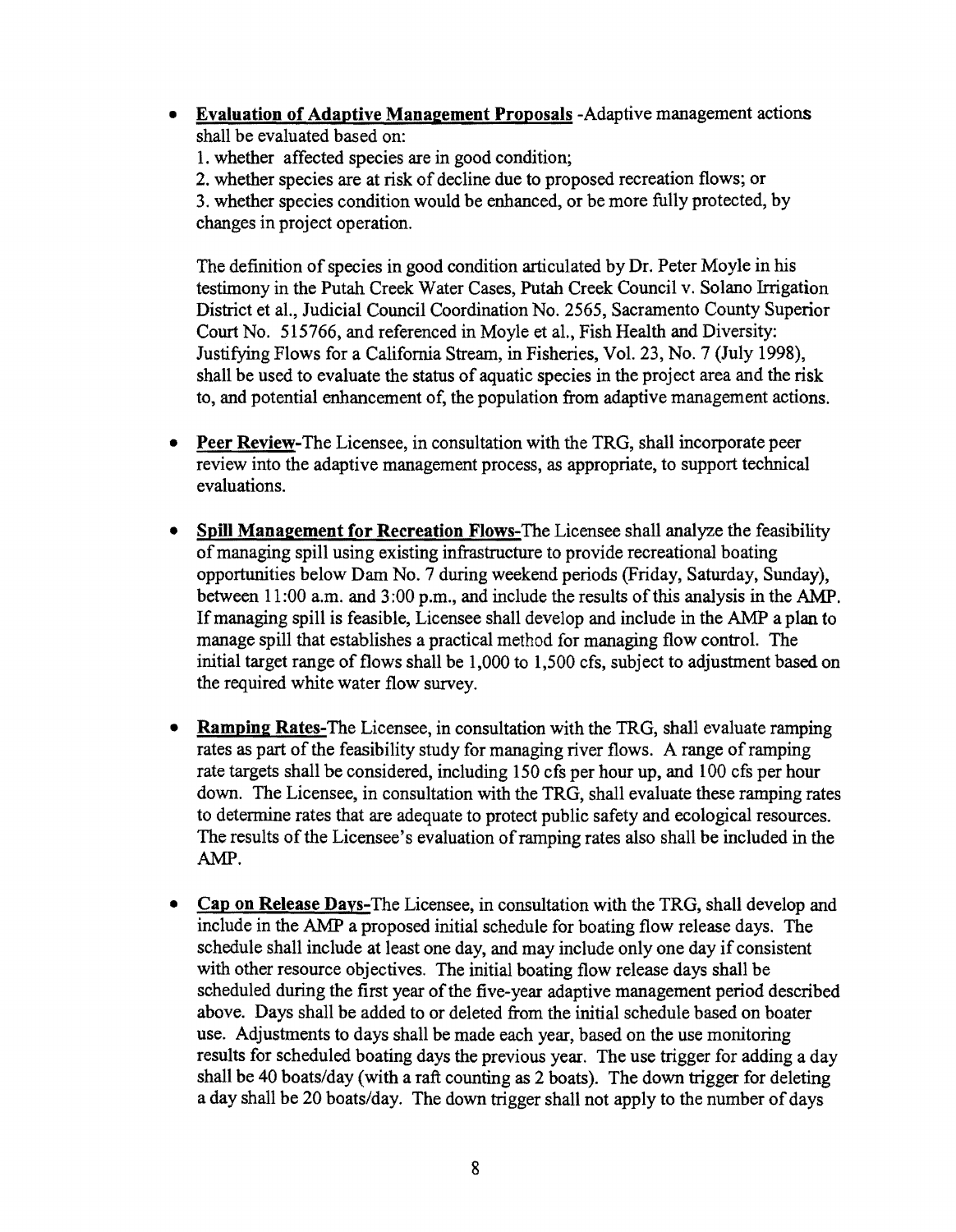scheduled for boating flow releases in the first year. Provided that the new project license is for a 30-year term, total annual scheduled boating flow release days shall be capped at 6 days per year for wet years, 3 days per year for above normal years, and 9 days per year for below normal, dry, and critical years, as defined by DWR for the San Joaquin Basin. For purposes of this condition, the water year type shall be based on the DWR fmal May San Joaquin Valley Water Year Hydrologic Classification.

In the event that the new project license is for a term longer than 30 years, the Division Chief may, after notice and opportunity for hearing, modify the cap on release days based on recreational demand.

- Whitewater Use Monitoring-Licensee shall monitor whitewater recreation use annually from May  $1<sup>st</sup>$  through August  $31<sup>st</sup>$ , through on-site boat counts, or video. If video is used, the Licensee shall verify the accuracy of video system initially through on-site boat counts. The License shall monitor using a stratified sampling design, to assure 75% of weekend days, and 50% of weekdays are monitoring during spill periods, and 100% of days during any scheduled releases.
- Suspension of Recreational Flow Releases-Power generation shall take priority over scheduled recreational flow releases during Cal ISO Stage 1 through Stage 3 (or equivalent) power emergencies.
- 13. Within one year following the issuance of a new project license, the Licensee shall develop a final Native Aquatic Species Management Plan (NASMP) and submit it to the Chief of the Division of Water Rights for approval. The NASMP shall be developed in consultation with the TRG. After notice and opportunity for hearing, the Division Chief may modify the NASMP as appropriate. Upon approval, the Licensee shall file the plan with the FERC and implement any required actions. The purpose of the NASMP shall be to establish a framework for the protection and preservation of an existing refugium for native transition-zone fish, amphibians, and reptiles in and around Redinger Lake and the Horseshoe Bend reach of the San Joaquin River. The NASMP and its objectives as amended shall remain in effect for the life of the new project license.

Specific objectives of the NASMP shall be:

- Describe the significance of the project area as a native aquatic species refugium relative to other west slope Sierra streams. The NASMP shall describe the status of the native aquatic species in the Project area and identify fish, reptile, and amphibian species' populations to be protected and managed. A baseline condition for habitat and populations of native aquatic species shall be established.
- Identify habitat protection measures and enhancement opportunities. In addition, identify potential threats to habitats and native aquatic species' communities, and propose actions to protect against identified threats to habitats and/or native aquatic species' communities.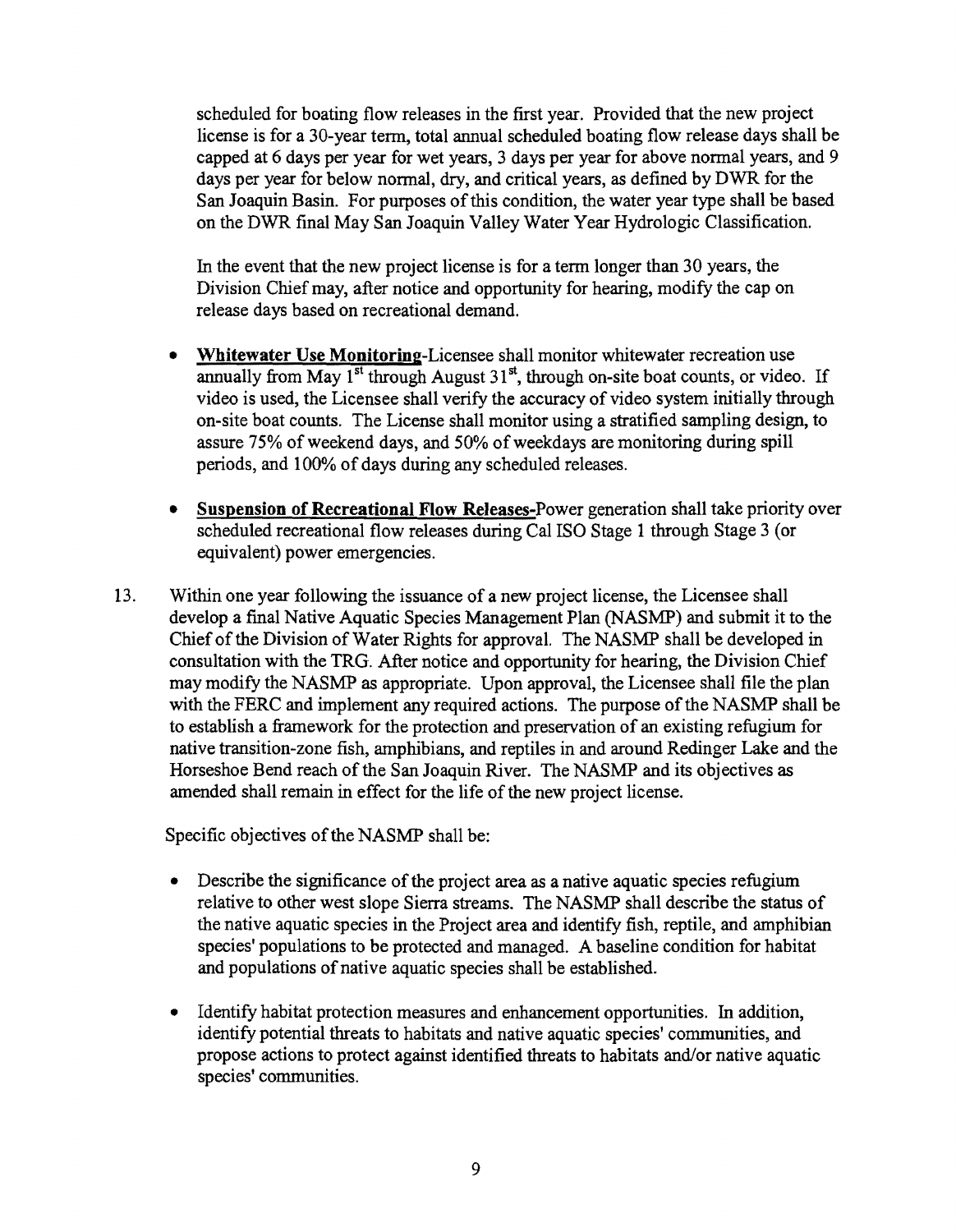The NASMP shall include the following elements:

- The NASMP shall provide for monitoring of habitat and target native aquatic species consistent with the AMP described in condition 12, above, to determine if project operations are having a beneficial or detrimental effect. The Licensee shall develop monitoring protocols in consultation with the TRG that must be approved by the Chief of the Division of Water Rights before monitoring is implemented. The Licensee shall review monitoring results annually. If monitoring results indicate that a decline in baseline habitat conditions or aquatic communities has occurred, then Licensee shall evaluate, in consultation with the TRG, whether the decline is related to minimum instream flows, and whether the minimum instream flow requirements specified in condition 11 should be modified. The Licensee shall prepare a report that contains monitoring results, the evaluation described above, and the record of TRG consultation, and submit the report to the Chief of the Division of Water Rights. Based on the report, the Division Chief may modify, after notice and opportunity for hearing, the minimum instream flow requirements specified in condition 11.
- In addition, the Licensee shall evaluate, in consultation with the TRG, opportunities to protect or enhance habitats within the project area every five years. Licensee shall only be responsible for project-related controllable factors. Licensee shall prepare a report that contains this evaluation and the record ofTRG consultation, and submit the report to the Chief of the Division of Water Rights. Based on the report, the Division Chief may, after notice and opportunity for hearing, require reasonable changes in project operations designed to enhance or more fully protect habitat conditions or aquatic communities.
- 14. Within one year of the date of the issuance of a new project license, the Licensee shall file with the FERC a plan approved by the Chief of the Division of Water Rights for sediment management within the project area. The purpose of the plan shall be to reduce project induced sediment delivery into the Horseshoe Bend reach of the San Joaquin River within the Project area. The Licensee shall develop the plan in consultation with the TRG and other appropriate state and federal resource agencies and shall ensure that the plan meets the goals and objectives defined in the NASMP.

The plan shall include but shall not be limited to the following components:

- Identification of project induced sediment sources and delineation of opportunities for controlling and stabilizing problem areas within the project area. Both project-related activities and natural events contributing sediment to the Horseshoe Bend reach shall be identified, and evaluation of specific causes of sedimentation from Willow Creek, the toe of Long Ridge, and Backbone Creek shall be included.
- A prescription section shall define management measures and procedures designed to reduce project-induced sediment movement and delivery to the San Joaquin River. Procedures may include: 1) revegetating slopes exposed by past construction, land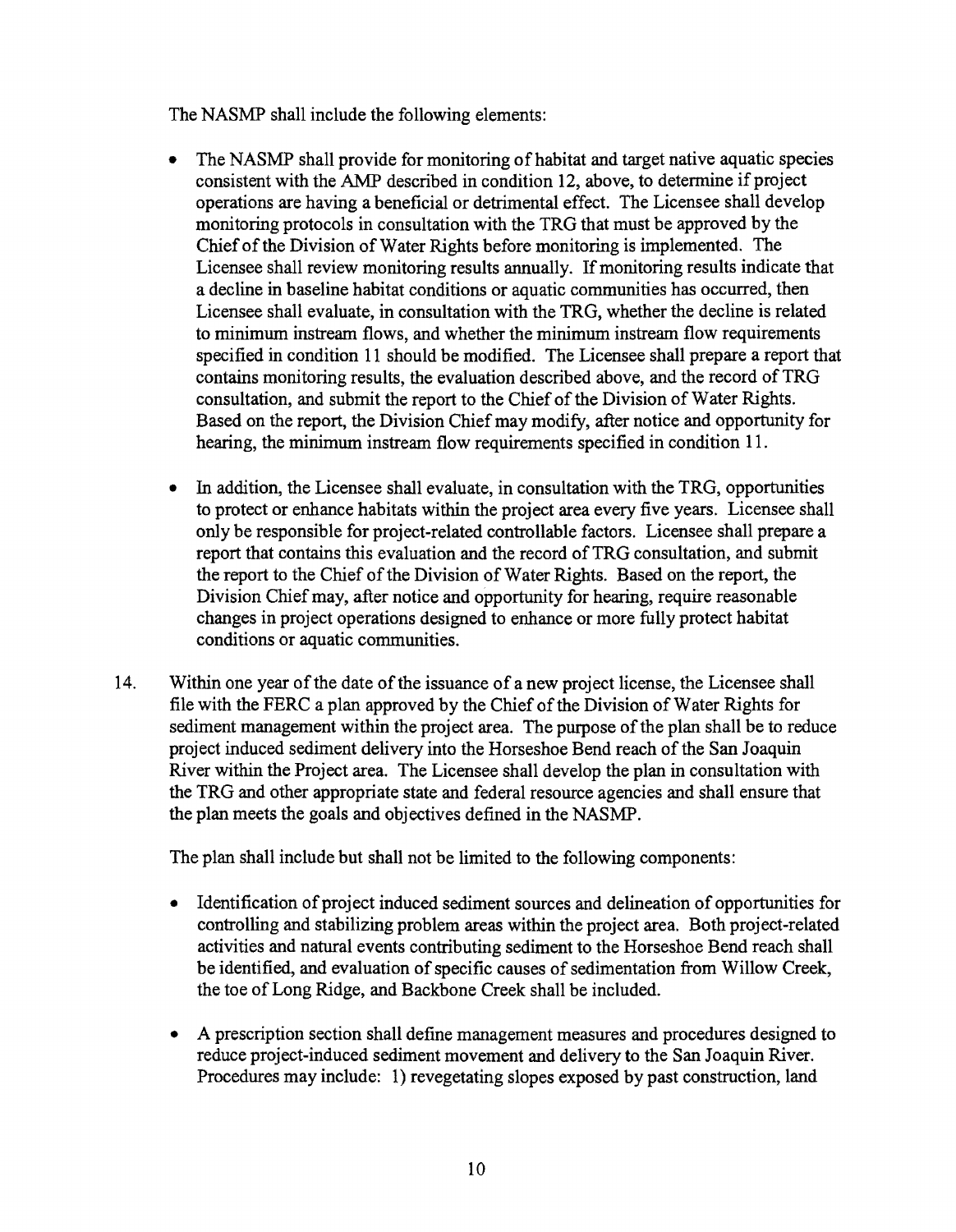management practices or fire; 2) constructing berms or installing culverts to reduce erosion; and 3) stabilizing banks and slopes with manmade or natural materials.

- An implementation section shall identify a schedule for completion of the identified stabilization projects. Effectiveness monitoring shall be conducted for the projects within 3 years of completion, and a project maintenance schedule shall be identified as necessary.
- 15. At least 30 days prior to conducting any non-emergency project maintenance or repair work involving the river, including desilting of the dam impoundment, impoundment drawdowns to facilitate repair or maintenance work, dredging, and exercising of valves, the Licensee shall submit a proposal to the Chief of the Division of Water Rights for prior review and approval. Any request for approval of a proposal to conduct maintenance or repair work shall include:
	- A description of potential impacts to designated beneficial uses from the proposed activity, including any possible changes in chemical or physical water quality parameters.
	- A description of proposed monitoring measures. Monitoring may include measurements of turbidity, dissolved oxygen, pH, total and dissolved metals, biostimulatory compounds, bacteria, petroleum products, and other relevant physical and chemical water quality parameters. Water quality sampling may also include stream bioassessment sampling and measurement of fish spawning-substrate quality prior to and following any release of sediment from project reservoirs and/or impoundments.
	- Proposed or anticipated stream flow schedule during and following the planned maintenance or repair.
	- A description of water quality mitigation or enhancement measures necessary to protect the beneficial uses of the river, including a description of emergency procedures to be implemented in the event of accidental or uncontrolled release of flow, sediment, or potentially toxic substances.

The Licensee may develop a comprehensive plan for standard maintenance and repair activities. Provided the plan is approved by the Chief of the Division of Water Rights, the Licensee may conduct maintenance or repair work consistent with the plan without the need for separate approval of a particular activity covered by the plan.

- 16. Any recreation plans developed pursuant to the USFS (4e) conditions that may result in erosion or discharge of materials into waters of the state shall be submitted to the Chief of the Division of Water Rights and the RWQCB for review and comment prior to, or concurrent with, the submittal of the plan to the USFS for approval.
- 17. This certification does not authorize any act which results in the taking of a threatened or endangered species or any act which is now prohibited, or becomes prohibited in the